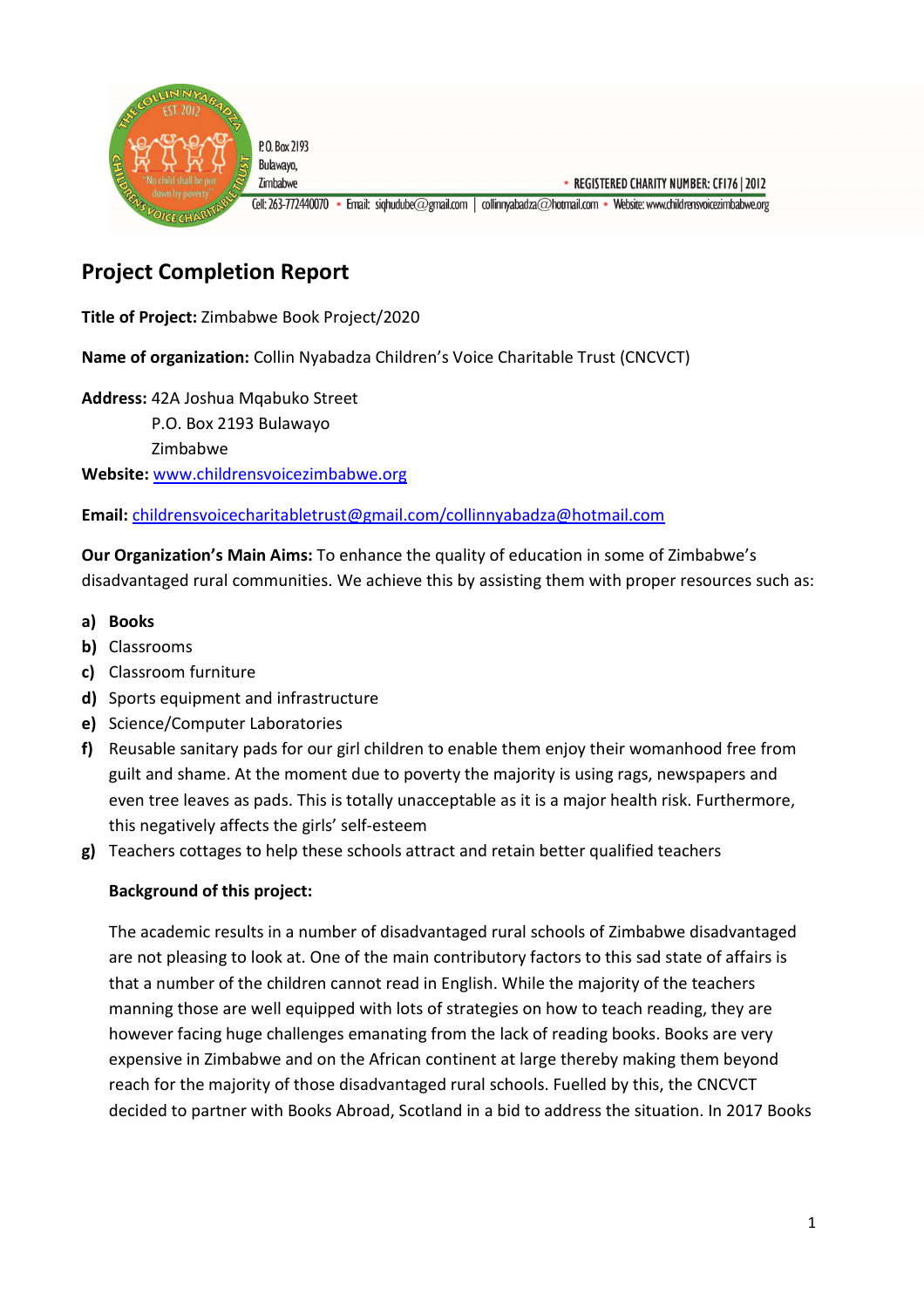

Bulawayo,

Zimbabwe • REGISTERED CHARITY NUMBER: CFI76 | 2012 Cell: 263-772440070 • Email: sighudube@gmail.com | collinnyabadza@hotmail.com • Website: www.childrensvoicezimbabwe.org

Abroad therefore sent us our first consignment, a 40ft container with 50 000 books. The project was such a huge success as we reached out to a total of 42 primary and secondary school and 2 local universities. The project impacted a total of 20 000 children and over 20 000 university students. After the success of this project, Books Abroad kindly agreed to send us another 40ft container in 2020 this time with 54 000 books.

# **Number of children impacted: 30 000**

**Number of Teacher Training students impacted: 7 000**

**Number of University Students impacted: 25 000** 

**Other Beneficiaries impacted such as health institutions: 5 000** 

**Total Number of beneficiaries: 67 000** 

#### **Arrival of Books in Zimbabwe**

The books arrived in Bulawayo, Zimbabwe where the CNCVCT is headquartered on the 11th of February, 2021. We then had the consignment taken to a local girls institution, Eveline High School in the city for storage while we worked out on the modalities. The unfortunate part was that schools at the time were on lockdown and therefore getting hold of the school heads was a bit of a challenge. However, our team had to be proactive and had to use social media especially Whatsapp to connect with various heads who were dotted all over. This however worked well, as within a very short space of time we had managed to get hold of all of them.

# **Sorting & Collection**

While the CNCVCT Team was busy liaising with the school heads, part of its group together with a few dedicated volunteers was busy sorting out the books in preparation for collection. Books Abroad made our task much easier by the way they had sorted the books. This helped us a lot. School Heads then started trickling in to pick up their book allocation with social distancing in mind. Within no time all the books were successfully picked up. The process was so smooth many thanks to the CNCVCT staff. In the meantime we had sent out instructions to the schools on what we expected from them after collection their books. We insisted on beautiful pictures and thank you letters from them so that we could share these with our partners, Books Abroad. As soon as schools finally reopened the school heads quickly sent us some beautiful images which we are sharing here.

#### **Challenges**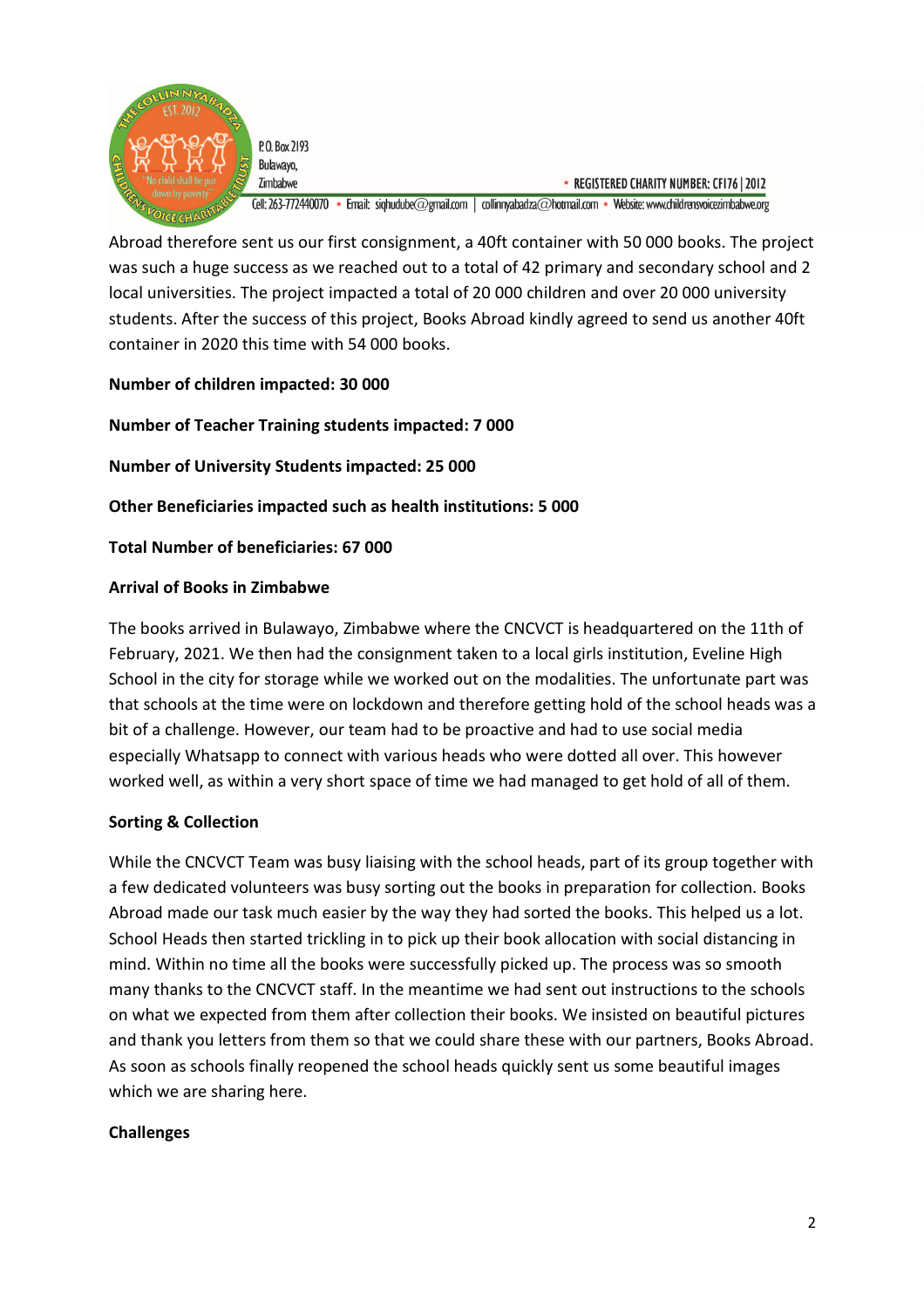

P.O. Box 2193 Bulawayo,

• REGISTERED CHARITY NUMBER: CFI76 | 2012 Cell: 263-772440070 · Email: sighudube@gmail.com | collinnyabadza@hotmail.com · Website: www.childrensvoicezimbabwe.org

We were unfortunate in that our consignment arrived in Zimbabwe during the ongoing world COVID-19 pandemic. We normally execute all our projects very fast but this time this was not possible. Also, we normally send our staff to handover equipment and have pictures taken in the company of our beneficiaries but unfortunately again this was not possible due to the pandemic. Nevertheless, our beneficiaries stepped up and captured some lovely images which they in turn sent to us. Other than that we did not encounter any major challenges in carrying out the project.

# **What led to the project's success?**

The success of any project lies in good communication among all project parties. The Books Abroad team did a sterling job in that aspect as they kept updating us from the moment the consignment was dispatched from the Scotland till its arrival in Bulawayo. This helped us a lot in our planning. Second, the Books Abroad did a sterling job in sorting the books as already indicated in this report. This helped our team a lot. Special thanks go to Books Abroad dedicated team of volunteers for a splendid job. Last but not least, the dedication put in by the CNCVCT team also helped a lot. The experience we garnered from the previous project came in handy as we were now fully aware of how to go about the project.

# **Conclusion/Way Forward**

These first two projects have been a resounding success. Therefore after their success we would appreciate it lots if you could continue dispatching book containers to us. We strongly if we continue with this book project, we would definitely cover a lot of ground in our aim to improve the quality of education in some our country's disadvantaged rural schools through reading. On behalf of the children and teachers of Zimbabwe, college students, university students and parents who were impacted by this project, we wish to express our heartfelt thanks to the Books Abroad team of volunteers who risked their health during the COVID-19 to make sure that the children of Zimbabwe received these books. It is this concept of volunteering that we are also trying to promote in our country as we strongly feel we can move mountains with it as a nation. Our aim through our work is to make our own fellow citizens realize that work is not only defined in monetary terms. May your work therefore continue to be blessed.

Compiled By